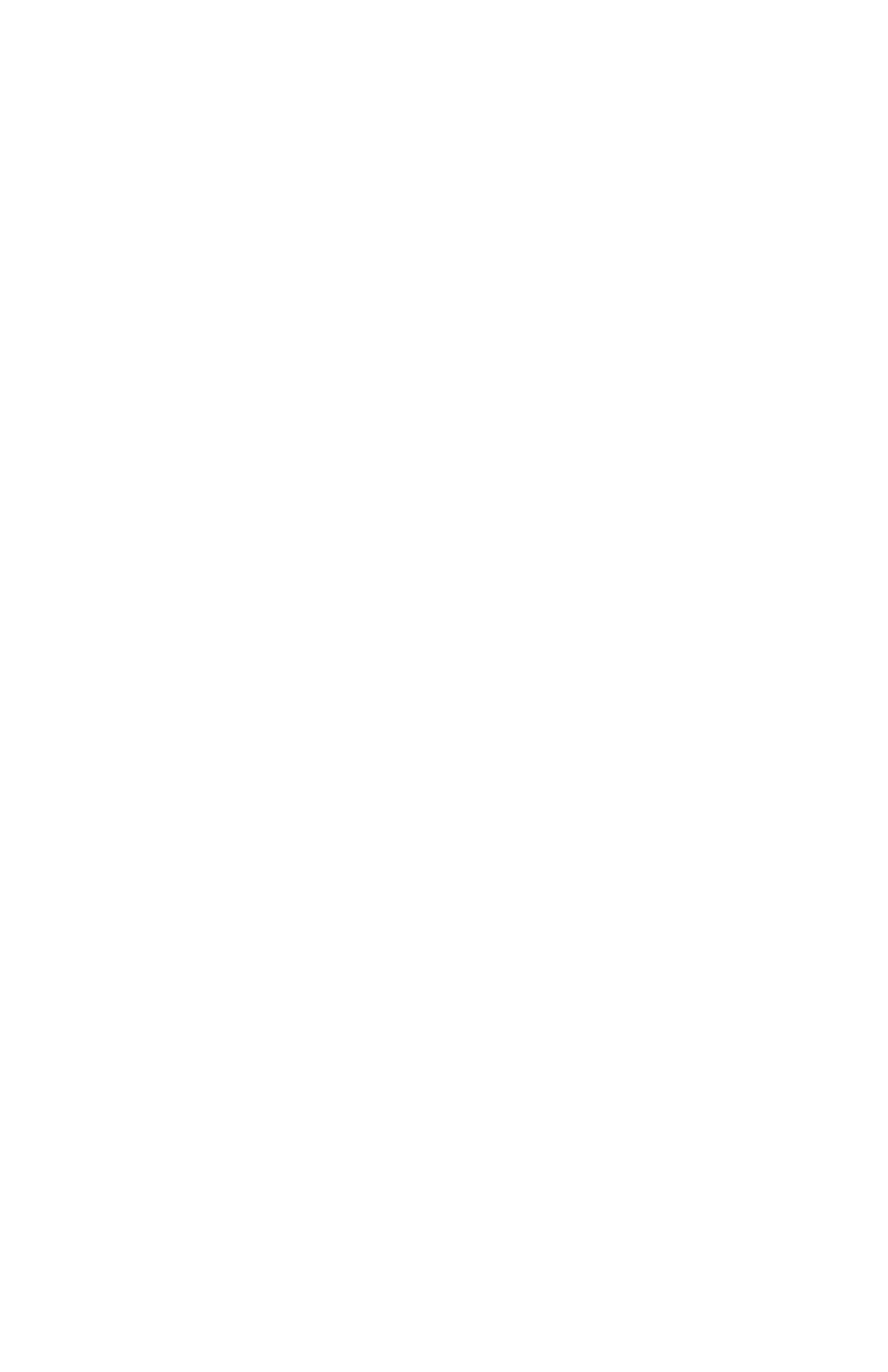

# "Let's Go to the **Movies"**

An NGC Standard Flower Show Sponsored by the Garden Clubs of Illinois, Inc. **Chicago Botanic Garden** 1000 Lake Cook Road, Glencoe, IL August 5 - 6, 2022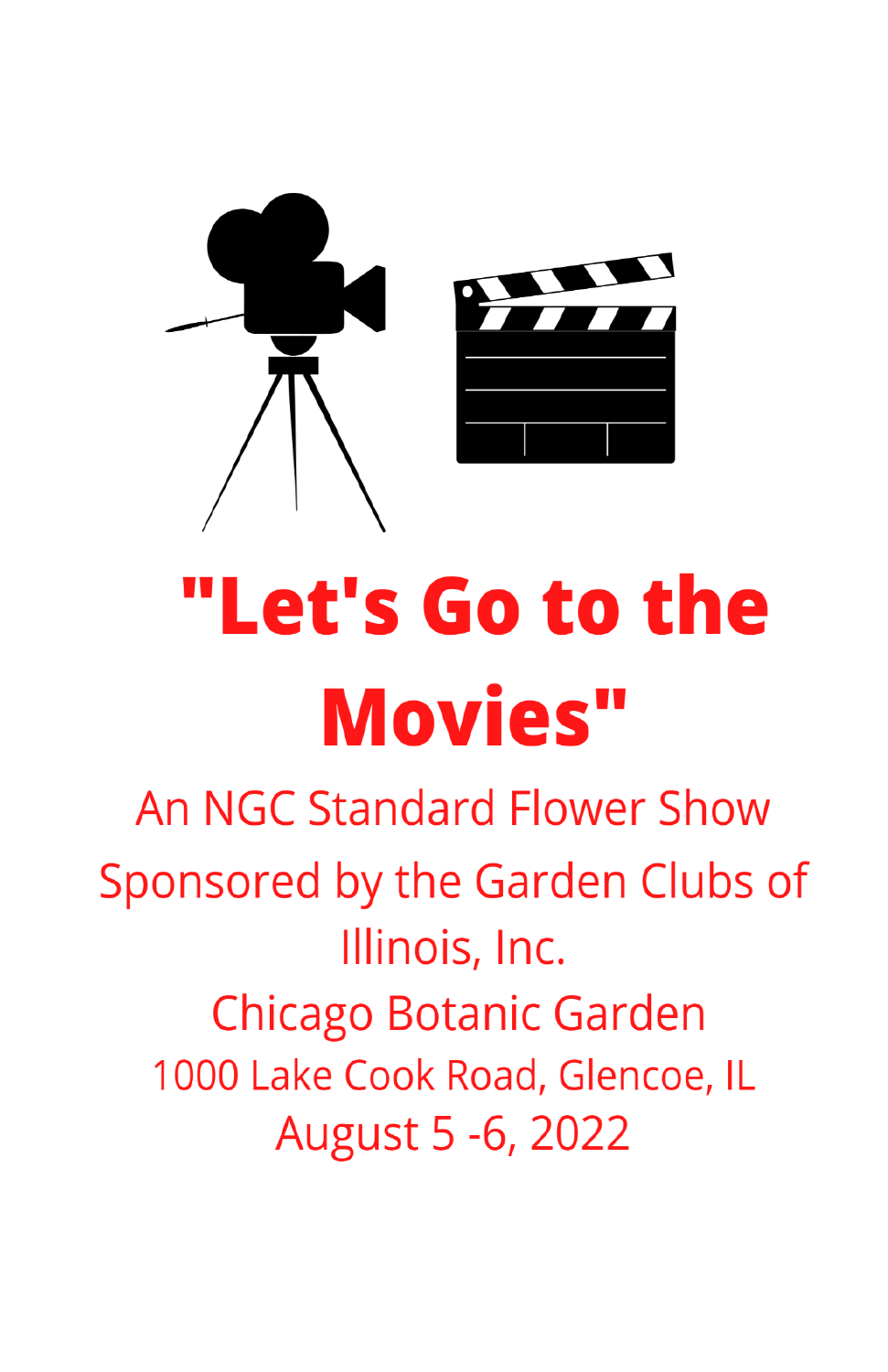# **The Garden Clubs of Illinois, Inc.**

Member of National Garden Clubs, Inc. and Central Region Garden Clubs Inc. presents

# Let's Go to the Movies

An NGC Standard Flower Show Friday, August 6, 2022 12:00 p.m. – 4:00 p.m. Saturday, August 7, 2022 10:00 am - 4:00 pm

Chicago Botanic Garden Burnstein Hall 1000 Lake Cook Road Glencoe, IL

Free admission to Show with fee admission to the Chicago Botanic Garden



Garden Clubs of Illinois, Inc. 188 Industrial Drive, Suite 120, Elmhurst, IL 60126-1608 [http://www.gardenglories.org](http://www.gardenglories.org/)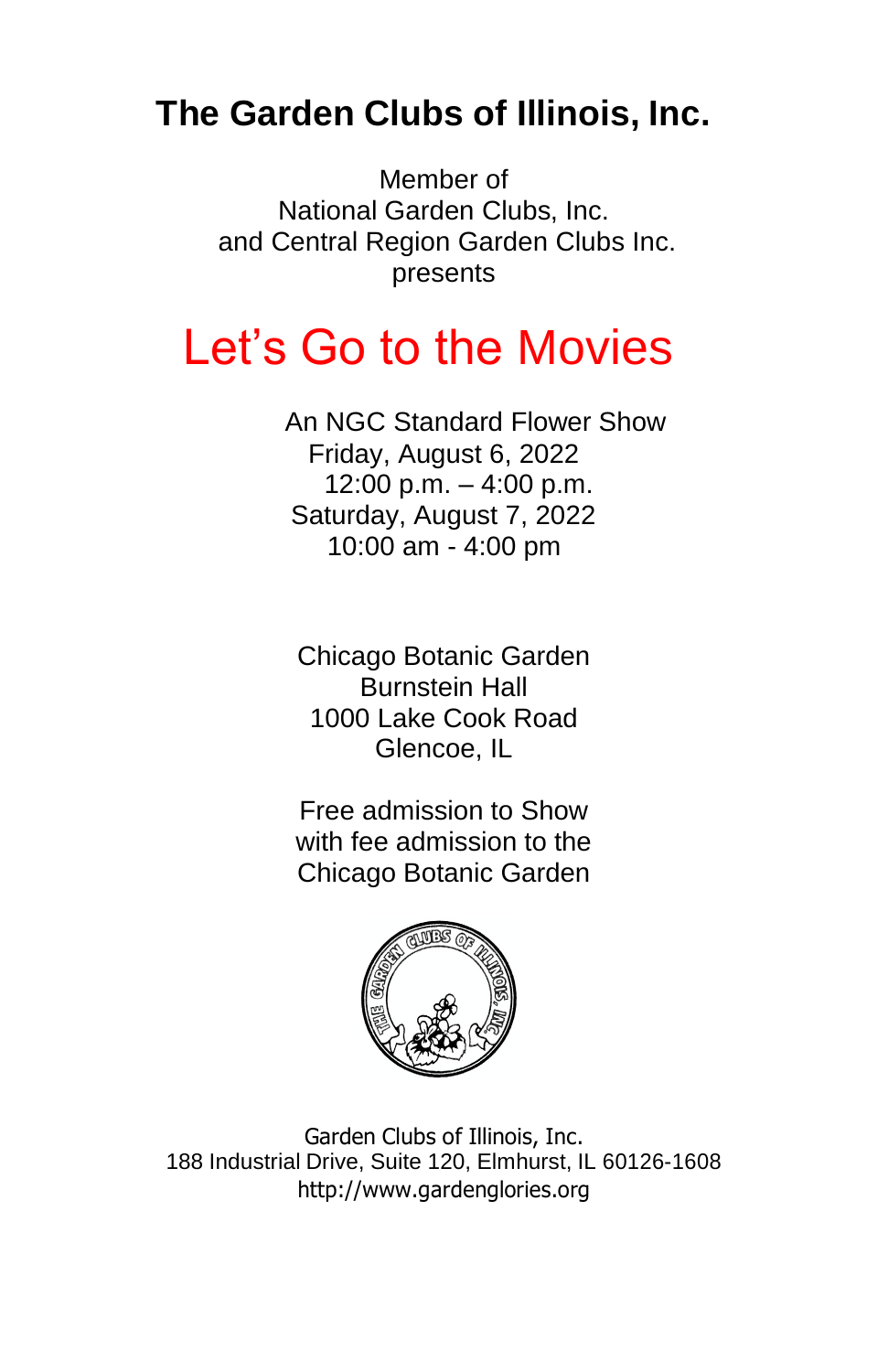# **Table of Contents**

| DESIGN DIVISION AWARDS/DESIGN SCALE OF POINTS  14 |  |
|---------------------------------------------------|--|
|                                                   |  |
|                                                   |  |
|                                                   |  |
|                                                   |  |
|                                                   |  |
|                                                   |  |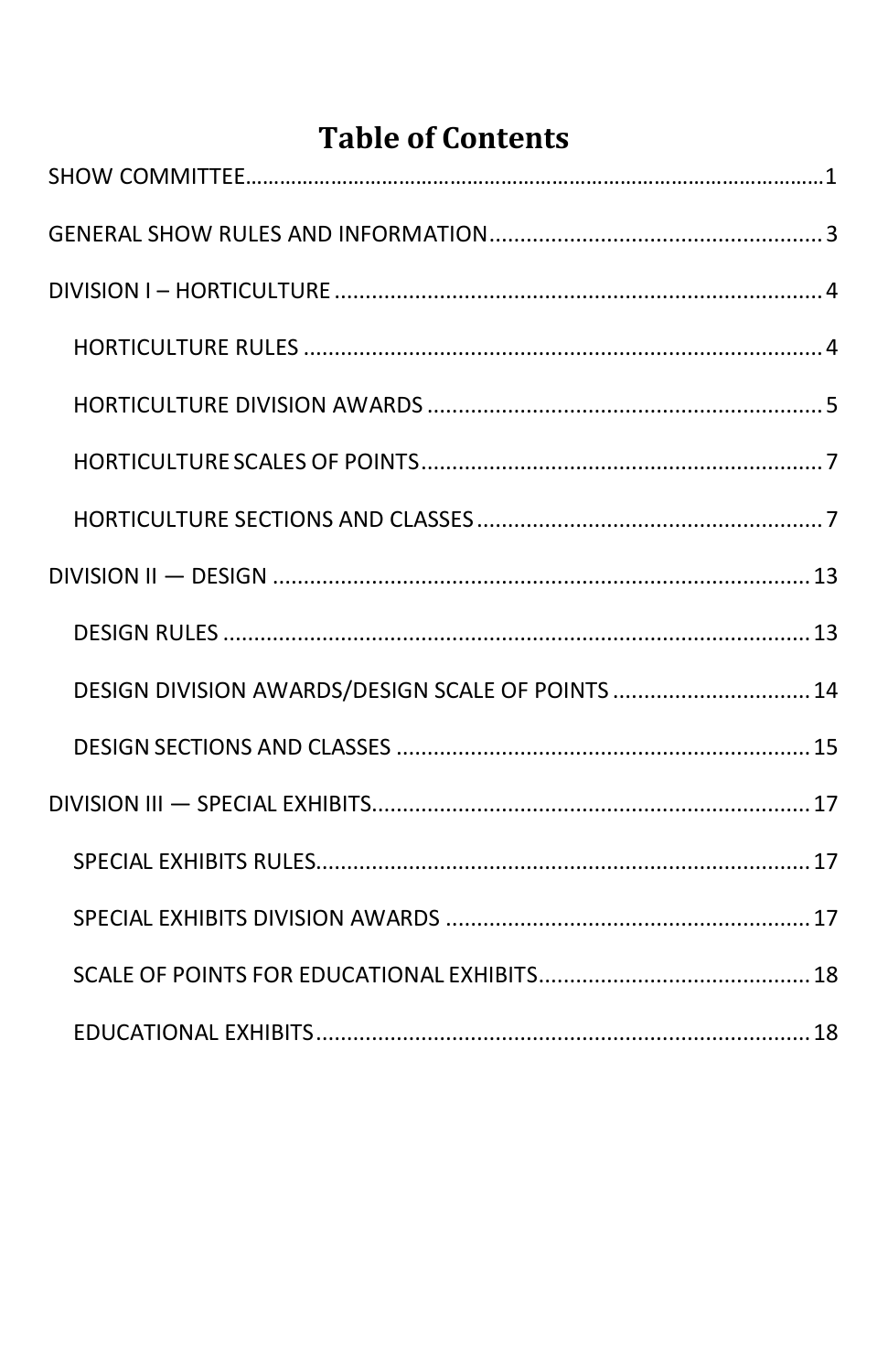# **SHOW COMMITTEE**

<span id="page-4-0"></span>

| (630) 258-3118; diagreenaw@aol.com                                                                       |
|----------------------------------------------------------------------------------------------------------|
|                                                                                                          |
| (847) 722-8414; krina@ameritech.net<br><b>Diane Greenawalt</b>                                           |
| (847) 526-8320 ; crzygrma@sbcglobal.net                                                                  |
| (847) 507-3323; glendawulfsohn@gmail.com                                                                 |
| (630) 306-1026; redunicorn@sbcglobal.net                                                                 |
| (847) 438-6893; pbhessel@sbcglobal.com                                                                   |
| (630) 920-3792; joannmonge@mac.com                                                                       |
| (773) 425-5091; OriginalsByKaren@att.net<br><b>Susan Cooney</b><br>(847) 877-6711; susan@susancooney.com |
|                                                                                                          |
| (847) 393-6445; gkford1022@aol.com                                                                       |
| (708) 927-9937; mscyee@hotmail.com                                                                       |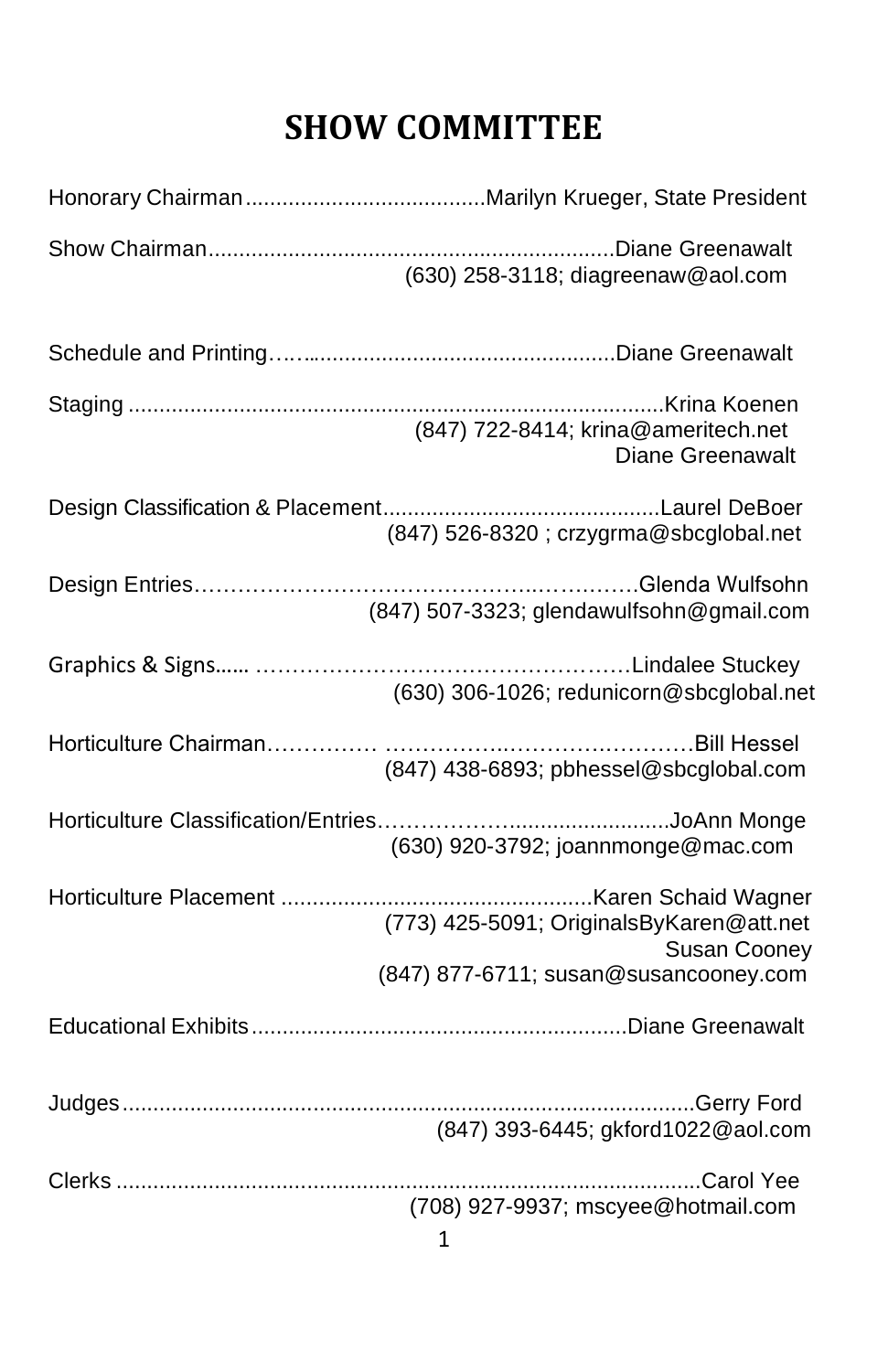| (630) 202-9696; nancyrogers706@gmail.com                                                 |
|------------------------------------------------------------------------------------------|
| (847) 727- 3486; anibie@att.net                                                          |
| Hospitality: Hostesses at the ShowDiane Greenawalt                                       |
| PublicityGarden Glories newsletter - Shannon Weinberger<br>GCI web site - Anita Bierbaum |
| (630) 497-1958; waltergroble@comcast.net                                                 |
| (847) 438-6893; pbhessel@sbcglobal.com                                                   |
|                                                                                          |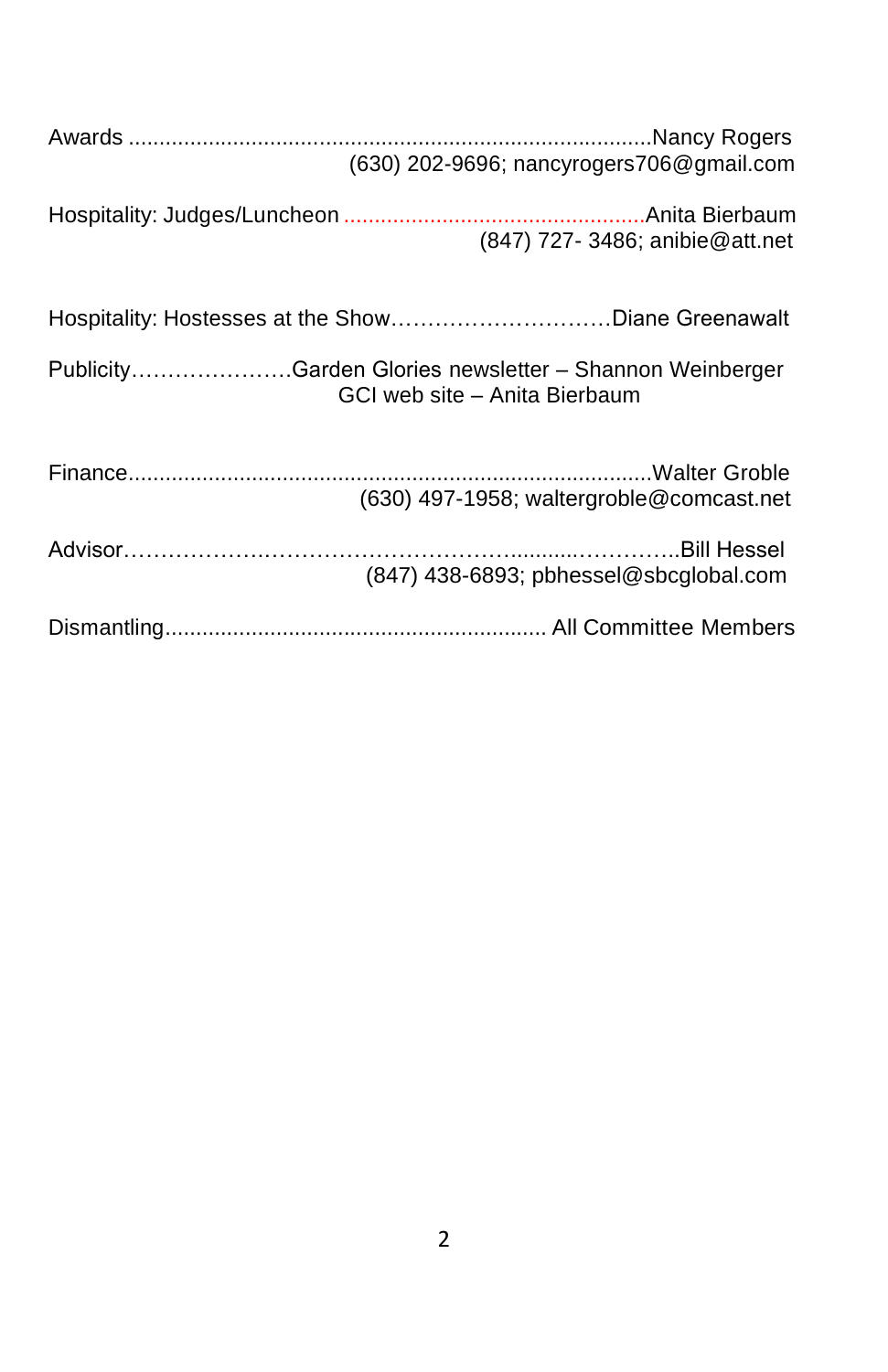# <span id="page-6-0"></span>**GENERAL SHOW RULES AND INFORMATION**

- 1. This show will comply in every respect with the requirements for a Standard Flower Show as established by National Garden Clubs, Inc. (NGC.) The 2017 Edition of *The Handbook for Flower Shows* (HB*)* and handbook revisions as published in *The National Gardener* (TNG) available online only, is the authority for all issues not covered by the Schedule, which is the Law of the Show.
- 2. Entries in the Horticulture Division, Design Division, and Education Division are open to any interested person.
- 3. All Design, Horticulture, and Educational entries will be received at the Chicago Botanic Garden in the Burnstein Hall on Friday August 5, 2022 from 5:00 pm to 7:00 pm and Saturday August 6, 2022 at 7:30 am to 9:30 am.
- 4. Judging will begin promptly at 10:00 am on Saturday August 6, 2022.
- 5. Entries must be removed starting at 3:30 pm but no later than 4:30 pm on Sunday August 6.
- 6. During judging, only the following personnel may be in the show area: Show Chairmen, Judges Chairman, Judges, Clerks, Horticulture Classification Chairman, Design Classification Chairman, and Photographer.
- 7. All entries must be passed by the Classification Chairmen who check for conformity to the schedule in each Division. If the entry does not meet requirements, it will be placed and marked for EXHIBITION ONLY. The final conformance is the judges' responsibility.
- 8. Judging will be in accordance with the rules as stated in the National Garden Clubs. Inc., HB 2017 printing, as amended, with additions and/or deletions.
- 9. Decision of judges is final. Awards may be withheld if not merited.
- 10. Plant material on the Illinois Endangered or Threatened Species List may not be used. Refer to the USDA Natural Resources Conservation Service for complete listing. Exhibitors are strongly discouraged from exhibiting plant materials known to be invasive.
- 11. There must be an emphasis on fresh plant material unless otherwise noted. No artificial plant material may be used in any division.
- 12. Judges shall note all non-blue ribbon winners scoring 90 or better and sign entry tags.
- 13. In addition to exhibits meeting all General and Division Rules, exhibits eligible for Top Exhibitor Awards in any Division must be a blue ribbon winner scoring 95 or above.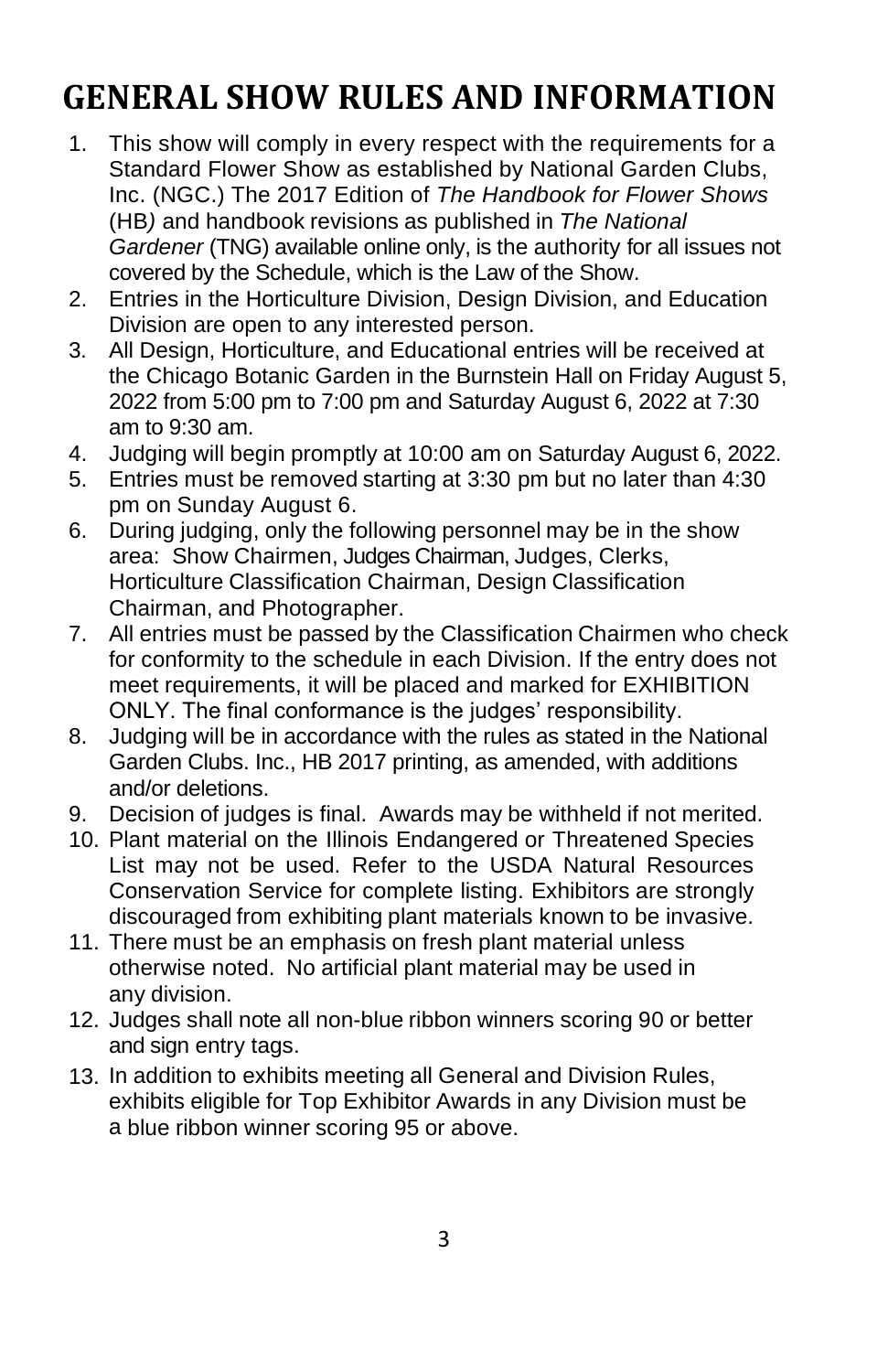Purposes of a Standard Flower Show:

- To educate club members and the viewing public
- To stimulate interest in horticulture and floral design
- To provide an outlet for creative expression
- To Communicate NGC goals and objectives

# <span id="page-7-0"></span>**DIVISION I – HORTICULTURE**

# <span id="page-7-1"></span>**HORTICULTURE RULES**

- 1. All plant material must be fresh and have been grown by the exhibitor.
- 2. Cut specimens of annuals, biennials, and perennials must have been in exhibitor's possession from seeds, cuttings or immature plants and grown to maturity. Bulbous blooms must have been in exhibitor's possession from planting of bulb, tuber, corm, rhizome or it must have been cared for as a mature plant at least 90 days.
- 3. Container grown plants must have been in exhibitor's possession at least 90 days. Combination plantings must have been growing together at least six weeks.
- 4. All specimens entered in the flower show should be correctly labeled with scientific (botanical) names (Genus, species, variety or cultivar) or the currently acceptable scientific identification. To be eligible for a Top Exhibitor Award, a specimen must be so identified. Common names may also be given.
- 5. All entry cards should be filled out in advance, if possible. Please type, use waterproof pen or address labels. Cards are available from the Show Chairmen or Horticulture Entries Chairman.
- 6. Exhibitors may furnish their own clear, colorless glass bottles, free of markings and/or labels for cut specimens. GCI has a limited supply of glass bottles. Heavy or awkward specimens must be displayed in glass bottles, and properly wedged for stability. Proper staging, which includes appropriate container AND bottle neck size, cleanliness, pose, and wedging is worth five points toward an exhibit's overall score. Wedging material and bottles will be available at the Show; however, exhibitors are encouraged to prepare exhibits as much as possible, including the wedging, prior to arrival at the Show. Acceptable wedging materials include clear plastic wrap, clear bubble pack, or white packing peanuts.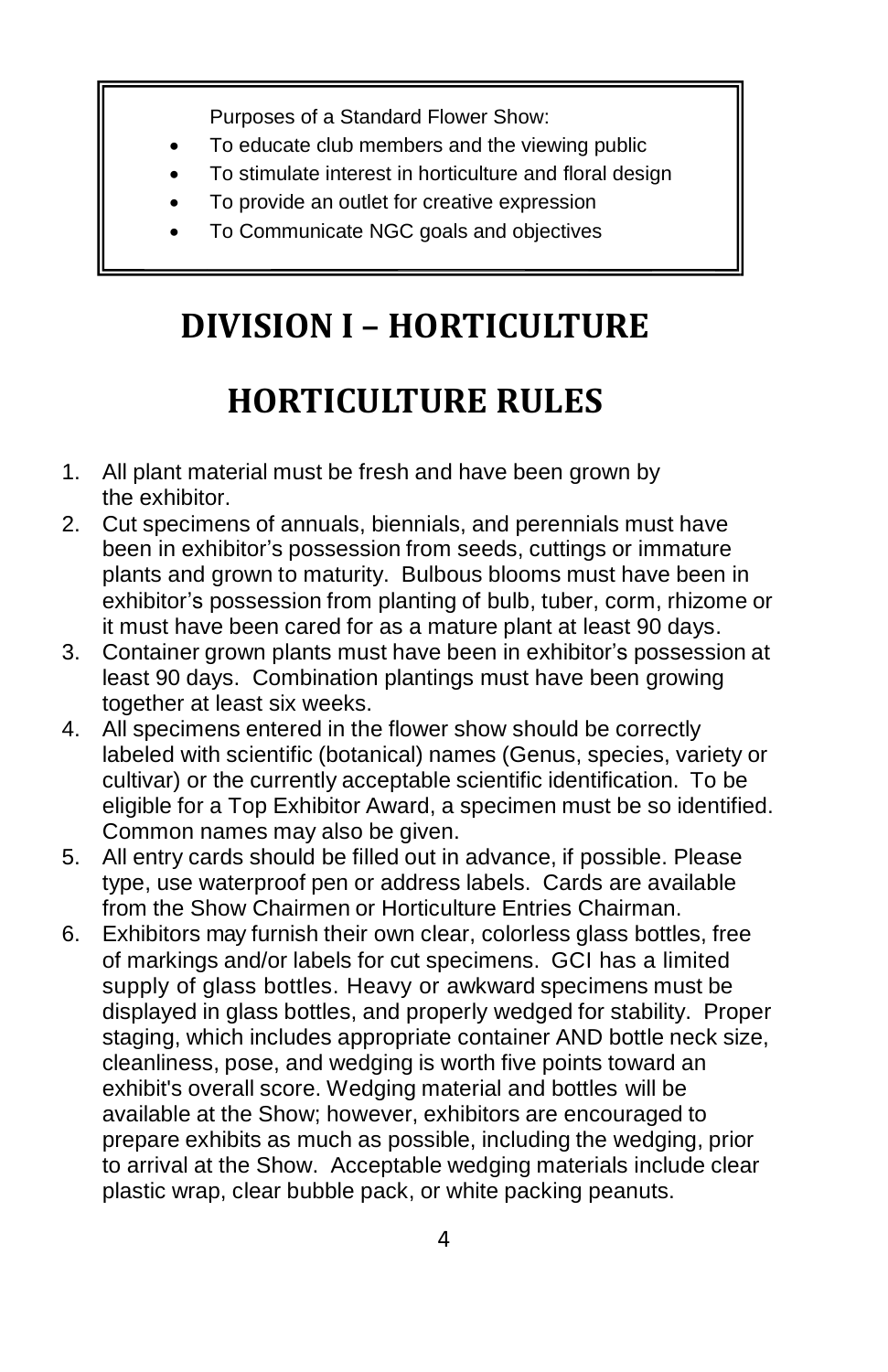- 7. Potted plants may be double potted. All pots should be clean and their size in proportion to the size of the plant.
- 8. Exhibitor may make more than one entry per class if each entry is a different species, variety, color or cultivar.
- 9. Plant material may not be treated in any way. No wiring, oiling, leaf shine, spraying, coloring or any other artificial enhancing is permitted.
- 10. Foliage to be included with a cut specimen if it is naturally attached.
- 11. Cut specimens should not have any foliage below the water line. Exception: Gladiolus.
- 12. When a class requires more than one cut specimen per entry, uniformity of size, color and form are important considerations.
- 13. Each entry must be clean, well groomed, and free of pests and diseases. The Horticulture Classification and Placement Chairmen may remove specimens with insects or diseases.
- 14. Horticulture entries must pass Classification before being placed. The Classification Committee reserves the right to make necessary changes in the entry's placement in classes and subclasses. Classes may be subdivided at the direction of the Classification Chairmen and each part of the division shall then constitute a separate subclass and shall be judged separately.
- 15. The Horticulture Placement Committee will place all horticultural entries other than Section L, Collections, which will be placed by the exhibitor.

## *HORTICULTURE DIVISION AWARDS*

<span id="page-8-0"></span>The National Garden Clubs Standard System of Awarding will be used. Only one first place (blue ribbon), one second place (red ribbon), and one third place (yellow ribbon) will be awarded, if merited, in each class or subclass: bllue ribbon – 90 points or above; red ribbon – 85 points or above; yellow ribbon – 80 points or above. More than one Honorable Mention (white ribbon), scoring 75 points or above, may be awarded. Top National Flower Show awards must be withheld when none of the exhibits meet the requirements.

**AWARD OF HORTICULTURAL EXCELLENCE** – Division Award. One (1) award, represented by a rosette of green, orange and blue ribbons, may be given to the highest scoring exhibit in the entire Horticulture Division. Winning exhibit may also have won a section Top Exhibitor Award; however, Award of Horticulture Excellence is not limited to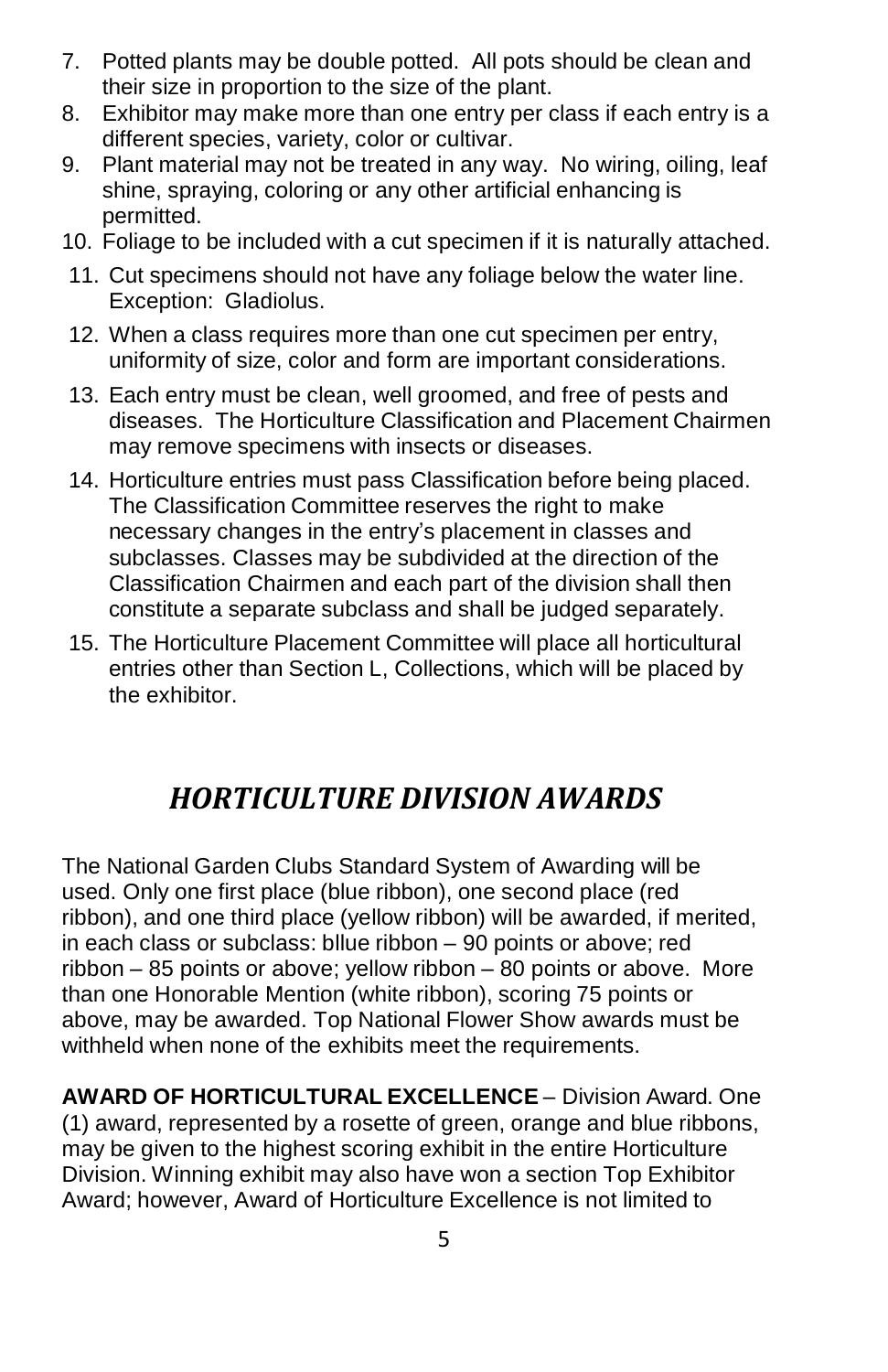exhibits having received a section award. It is also available to exhibits entered by single exhibitors in sections not offering a section Top Exhibitor Award, but where blue ribbon winners score 95 or above. In sections where section top exhibitor awards have been placed, only those winners are eligible for consideration from those sections for the Award of Horticulture Excellence.

#### **GROWER'S CHOICE AWARD** – Section Award.

Two (2) awards, represented by a rosette of dark green ribbons, may be given to the highest scoring exhibit in each designated section provided all General and Horticulture Division Rules have been met. For all container-grown plants (single. multiple, self-multiple, and combination plantings) Eligible Sections: B, C.

#### **ARBOREAL AWARD** – Section Award.

One (1) award, represented by a rosette of green ribbons, may be given to the highest scoring exhibit in the designated section of cut specimens composed of tree or shrub branches provided all General and Horticulture Division Rules have been met. Eligible Section: E.

#### **AWARD OF MERIT** – Section Award.

Seven (7) awards, represented by a rosette of orange ribbons, may be given to the highest scoring exhibit in each designated section provided all General and Horticulture Division Rules have been met. For all non-woody specimens including vines Eligible Sections:  $F, G, H, I, J, K, M, N$ .

#### **COLLECTOR'S SHOWCASE AWARD** – Section Award.

One (1) award represented by a rosette of brown and green ribbons may be given to the highest scoring exhibit in the designated section. Each specimen in the exhibit must score 95 or above. This section must have three or more classes.

Eligible Section: L.

#### **GOLDEN CLIPPER AWARD** – Division Award.

One (1) award represented by a rosette of gold ribbons will be given to the exhibitor entering the largest number of horticulture exhibits and who also wins at least one blue ribbon in horticulture. Winner will also receive a pair of Fiskars® clippers. The Show Committee will determine the winner of this award.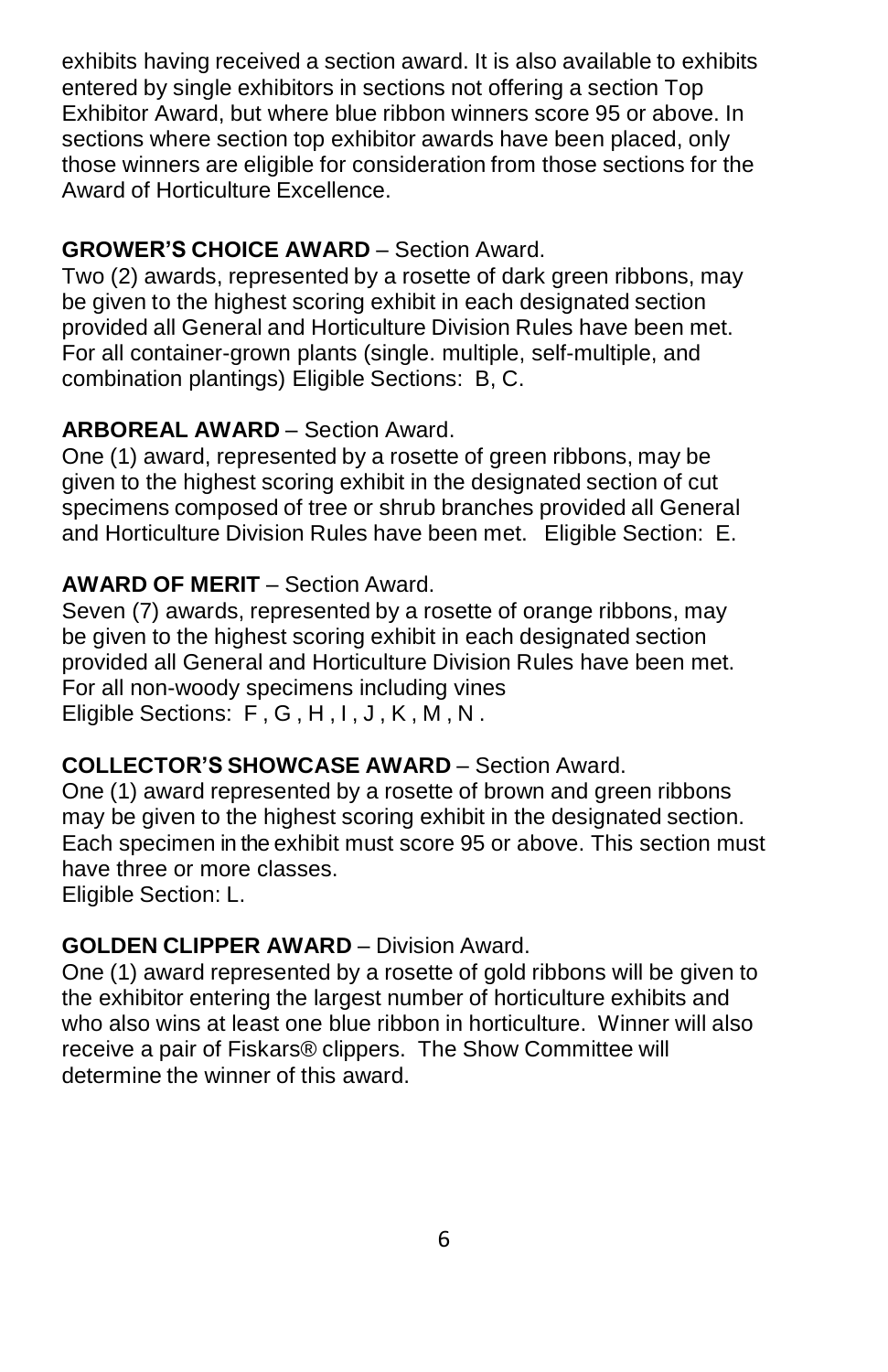## *HORTICULTURE SCALES OF POINTS*

<span id="page-10-0"></span>For complete Scales of Points specifics for Horticulture, see the Edition of *The Handbook for Flower Shows (2017)*, page 129.

#### **THE NGC STANDARD SYSTEM OF AWARDING WILL BE USED**

All cut or container-grown horticulture specimens or collections.

| Plant Identification (correct botanical name)               | 5 points   |
|-------------------------------------------------------------|------------|
| Peak of Perfection (form, color, size, condition) 75 points |            |
| Grooming, Staging (clean, no debris)                        | 15 points  |
| Conformance to schedule                                     | 5 points   |
| <b>Total Score</b>                                          | 100 points |

## <span id="page-10-1"></span>*HORTICULTURE SECTIONS AND CLASSES*

#### **"Around the World in 80 Days"**

#### **Section A: CONTAINER GROWN CACTI AND OTHER SUCCULENTS -- "Lawrence of Arabia"**

- All cacti and succulents may be shown as single potted plants, multiple plantings or self-multiples. *A Multiple Planting is more than one plant of the same cultivar and color in a single container, exhibited as a single specimen. A Self-Multiple Planting is a mature plant that multiplies on its own from a primary stem; exhibited as a single specimen.*
- Maximum size of pot is 12" in height or width.
- Reservations are suggested for all exhibits in this section. Exhibitors should contact one of the Horticulture Classification/Entries Chairman to make a reservation.
	- Class 1. Any Cactus
	- Class 2. Echeveria
	- Class 3. Sedum
	- Class 4. Sempervivum tectorum (*Hens and Chickens*)
	- Class 5. Any other container grown cactus or other succulent plant.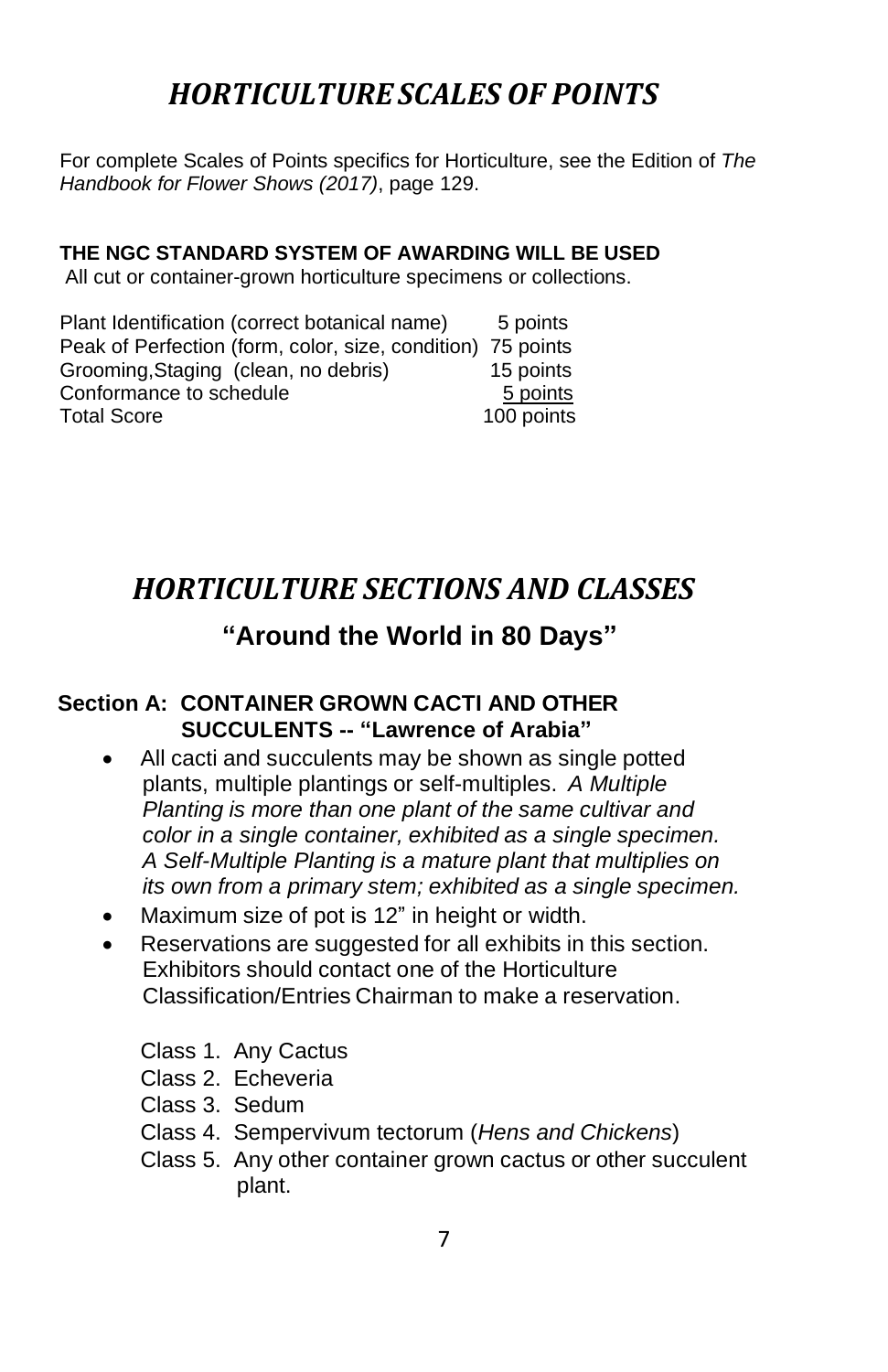#### **Section B: FLOWERING CONTAINER GROWN PLANTS -- "The Hunt for the Blood Orchid"**

- Eligible for Grower's Choice Award.
- One (1) plant per container.
- Maximum size of pot is 12" in height or width.
- Reservations are suggested for all exhibits in this section. Exhibitors should contact one of the Horticulture Classification/Entries Co-Chairs to make a reservation.

Class 6. Bromeliads Pelargonium (*Geranium*) Class 7. Orchids Class 8. Bromeliads Pelargonium

Class 9. Any other flowering container grown plant

#### **Section C: FOLIAGE CONTAINER GROWN PLANTS – "Little Shop of Horrors"**

- Eligible for Grower's Choice Award.
- One (1) plant per container.
- Maximum size of pot is 12" in height or width.
- Reservations are suggested for all exhibits in this section. Exhibitors should contact one of the Horticulture Classification/Entries Chairman to make a reservation.
	- Class 10. Codiaeum Variegatum (*Croton*)
	- Class 11. Dieffenbachia (*Dumb Cane*)
	- Class 12. Ferns Dieffenbachia
	- Class 13. Hedera (*Ivy*)
	- Class 14. Any other foliage container grown plant.

#### **Section D: CONTAINER GROWN CULINARY HERBS** - **"Walking with Herb"**

- One (1) variety per pot.
- Maximum size of pot is 12" in height or width.
- Reservations are suggested for all exhibits in this section. Exhibitors should contact one of the Horticulture Classification/Entries Co-Chairs to make a reservation.
	- Class 15. Lavandula (*Lavender*) Class 16. Mentha (*Mint*) Class 17. Ocimum (*Basil*) Class 18. Rosmarinus (*Rosemary*)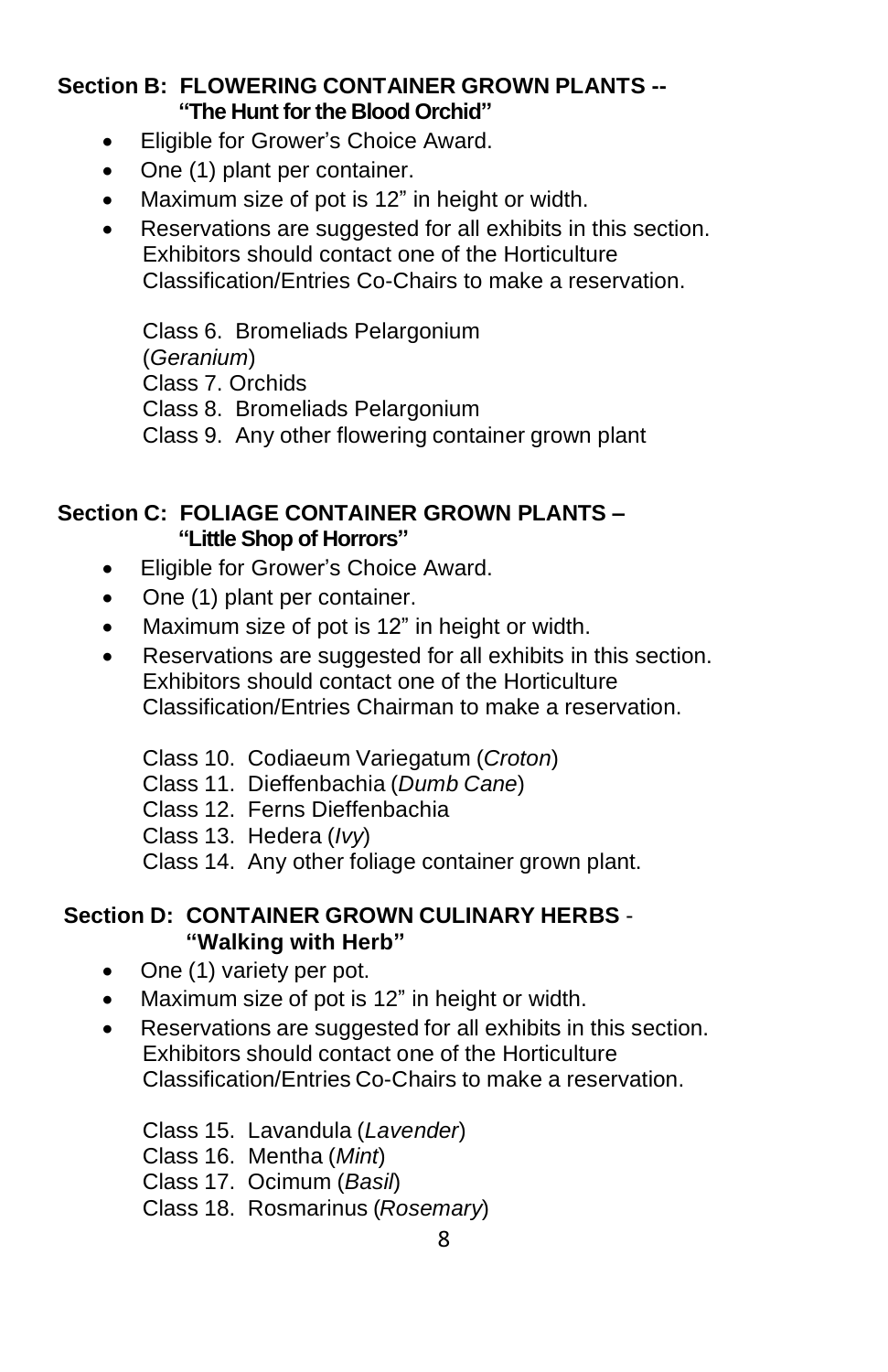Class 19. Salvia (*Sage*) Class 20. Thymus (*Thyme*) Class 21. Any other container grown herb for culinary use.

#### **Section E: ARBOREAL – "The Hidden Life of Trees**"

- Eligible for the Arboreal Award.
- One cut branch or stem.
- Exhibits may not be longer than 30" from tip of specimen to cut end; exhibits from dwarf shrubs should be 6"-12". Each branch must include several nodes and an apical tip.

Class 22. Deciduous shrubs

- a. Flowering/Fruited
- b. Foliage
- Class 23. Deciduous trees
	- a. Flowering/Fruited
	- b. Foliage
- Class 24. Foliage broadleaved evergreens
- Class 25. Needled evergreens
	- a. Shrub
	- b. Tree

#### **Section F: PERENNIALS GROWN PRIMARILY FOR FLOWERS "American Beauty"**

- Eligible for Award of Merit.
- Cut specimens; stem length limited to no more than 30" in height.
	- Class 26. Achillea *(Yarrow)*  1 stem
	- Class 27. Asclepias (*Butterfly Weed*) 1 stem
	- Class 28. Coreopsis (*Coreopsis*) 3 blooms
	- Class 29. Delphinium *(Delphinium)* 1 spike
	- Class 30. Echinacea *(Coneflower)*  1 stem
	- Class 31. Rosa *(Rose)*
		- a. 1 stem
			- b. 1 spray
	- Class 32. Rudbeckia (*Gloriosa daisy*) 1 stem
	- Class 33. Any other perennial grown primarily for flowers.
		- a. Large flowered over 1" diameter 1 stem
		- b. Small flowered less than 1" diameter 3 blooms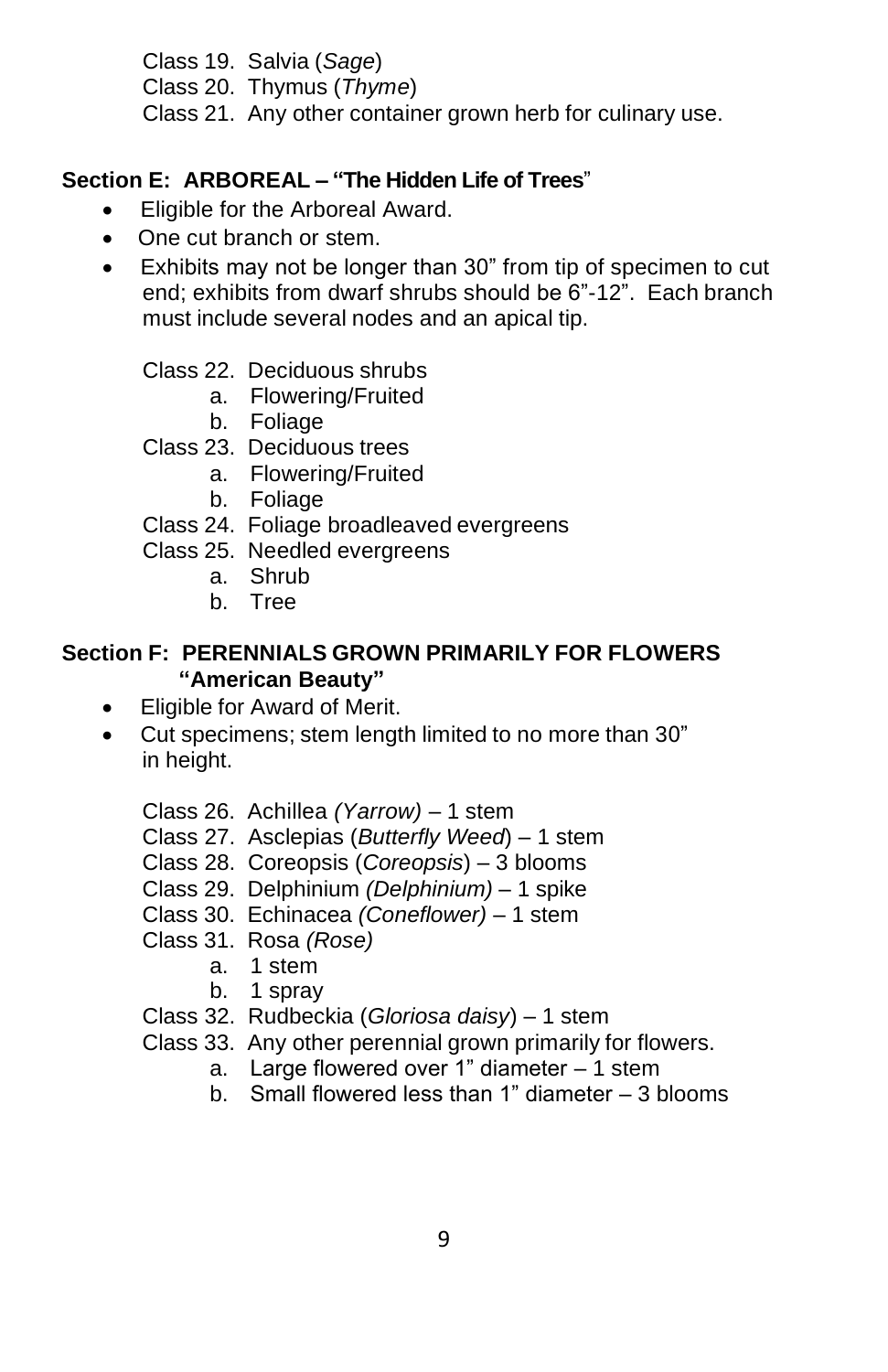#### **Section G: PERENNIALS GROWN PRIMARILY FOR DECORATIVE FOLIAGE - "Avatar"**

- Eligible for Award of Merit.
	- Class 34. Bergenia Cordifolia (*Heartleaf Bergenia*) 1 leaf
	- Class 35. Brunnera 1 leaf
	- Class 36. Ferns 1 cut frond, garden grown specimens only
	- Class 37. Heuchera –1 leaf

Class 38. Hosta (may be subdivided by color or variegation). Measurements refers to leaf width.

- a. Small up to 3" across 1 leaf
- b. Medium over 3" and up to 6" across 1 leaf
- c. Large over  $6"$  and up to  $8"$  across 1 leaf
- d. Extra-large over 8" across 1 leaf
- Class 39. Pulmonaria 1 leaf
- Class 40. Sedum 1 stem

Class 41. Any other leaf/stem of decorative foliage – 1 leaf/stem

#### **Section H: BULBS, CORMS, TUBERS, TUBEROUS ROOTS, RHIZOMES - "Lilies of the Field**

- Eligible for Award of Merit
	- Class 42. Alocasia or Colocasia (*Elephant Ear*) 1 leaf
	- Class 43. Caladium 1 leaf
	- Class 44. Canna lily 1 stem
	- Class 45. Gladiolus 1 stem
	- Class 46. Lilium (*Lily*) 1 stem

Class 47. Any other flowering stem produced from a bulb, corm, tuber, tuberous root or rhizome – 1 stem

#### **Section I:** – **VINES (PERENNIAL AND ANNUAL**) - **"Love on the Vines"**

- Eligible for Award of Merit
- Cut specimens 1 stem each, 10" minimum length and 15" maximum length.

Class 48. Clematis (*Clematis*) - blooming Class 49. Lonicera (*Honeysuckle*) - blooming Class 50. Euonymus fortunei var. or cv. (*Euonymus*) Class 51. Hedera (*Ivy*) Class 52. Any other vine not listed.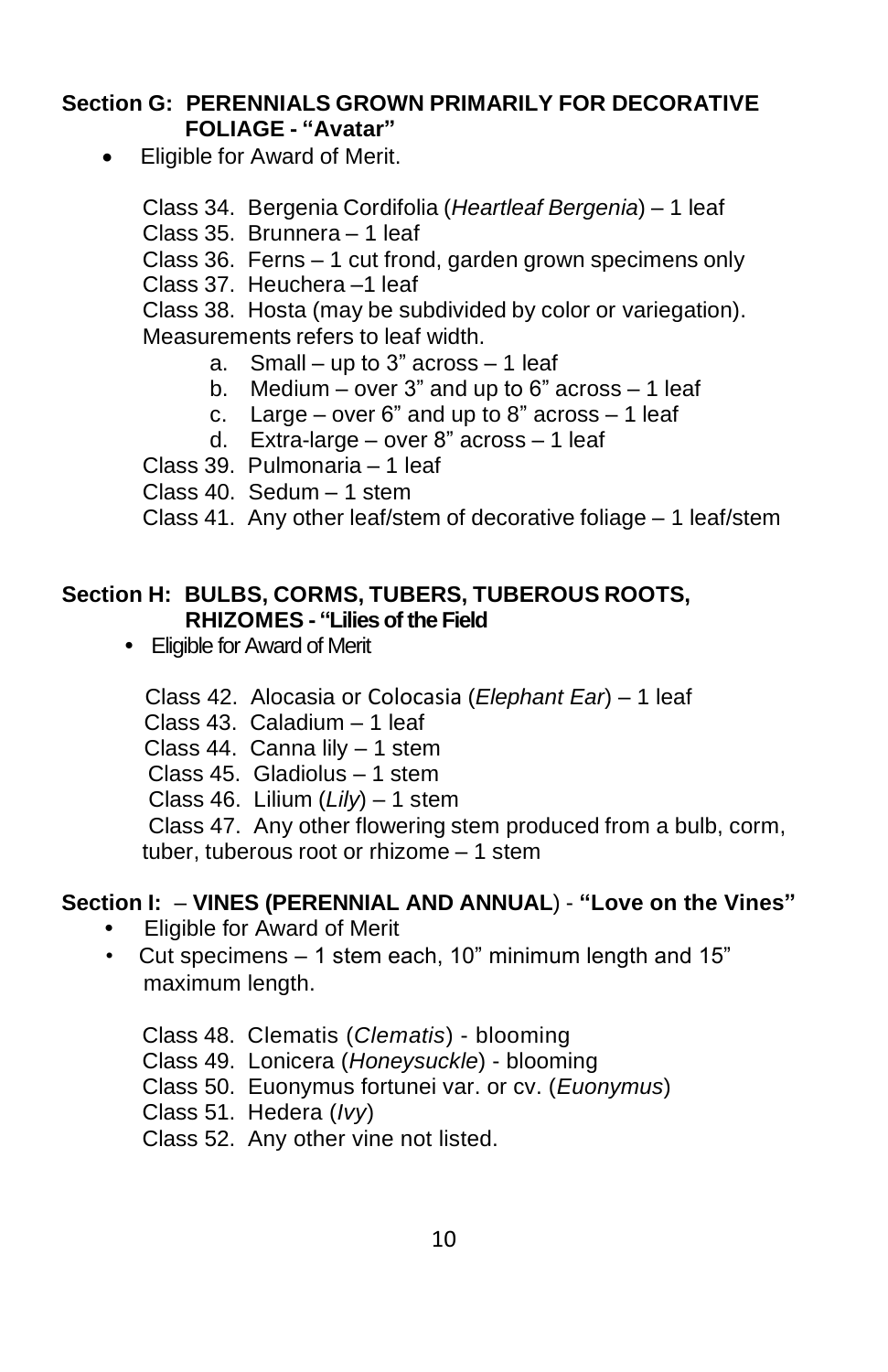#### **Section J: ORNAMENTAL GRASSES, REEDS, AND SEDGES – "Out of Africa"**

- Eligible for Award of Merit.
- Cut fresh specimens; 3 stems, maximum length 36". Inflorescence is not required.

Class 53. Andropogon gerardii (*Big bluestem*)

Class 54. Carex (*Sedge*)

Class 55. Erianthus (*Plume grass*)

Class 56. Miscanthus

Class 57. Panicum virgatum (*Switchgrass*)

Class 58. Pennisetum (*Fountain grass*)

Class 59. Any other grass, reed, or sedge species not listed.

#### **Section K: ANNUALS AND TENDER PERENNIALS – "Love Stories in Sunflower Valley"**

- Eligible for Award of Merit Class 60. Antirrhinum (*Snapdragon*)
	- a. Large flowered
	- b. Small flowered, 3 spikes
	- Class 61. Begonia semperflorens (*Wax Begonia*), 3 stems in flower of one variety/cultivar
	- Class 62. Celosia (*Celosia*)
		- a. C.plumosa (plumed)
		- b. C. cristara (crested0
	- Class 63. Solenostemon scutellarioides (*Coleus*)
	- Class 64. Cosmos (*Cosmos*)
	- Class 65. Helianthus (*Sunflower*)
		- a. Tall

b. Dwarf

Class 66. Impatiens (*Impatiens*)

Class 67. Pelargonium (*Geranium*)

- a. Grown for bloom
- b. Grown for scent
- c. Grown for foliage

Class 68. Petunia (Petunia)

- Class 69. Salvia (Salvia)
	- a. Single
	- b. Double
- Class 70. Tagetes (Marigold)
	- a. Large (over 3" diameter)
	- b. Small (under 3" diameter)
- Class 71. Zinnia (Zinnia)
	- a. Large (over 3"diameter)
	- b. Medium (1-3" diameter)
	- c. Small (under 1"diameter)

Class 72. Any other plant grown as annual, not listed.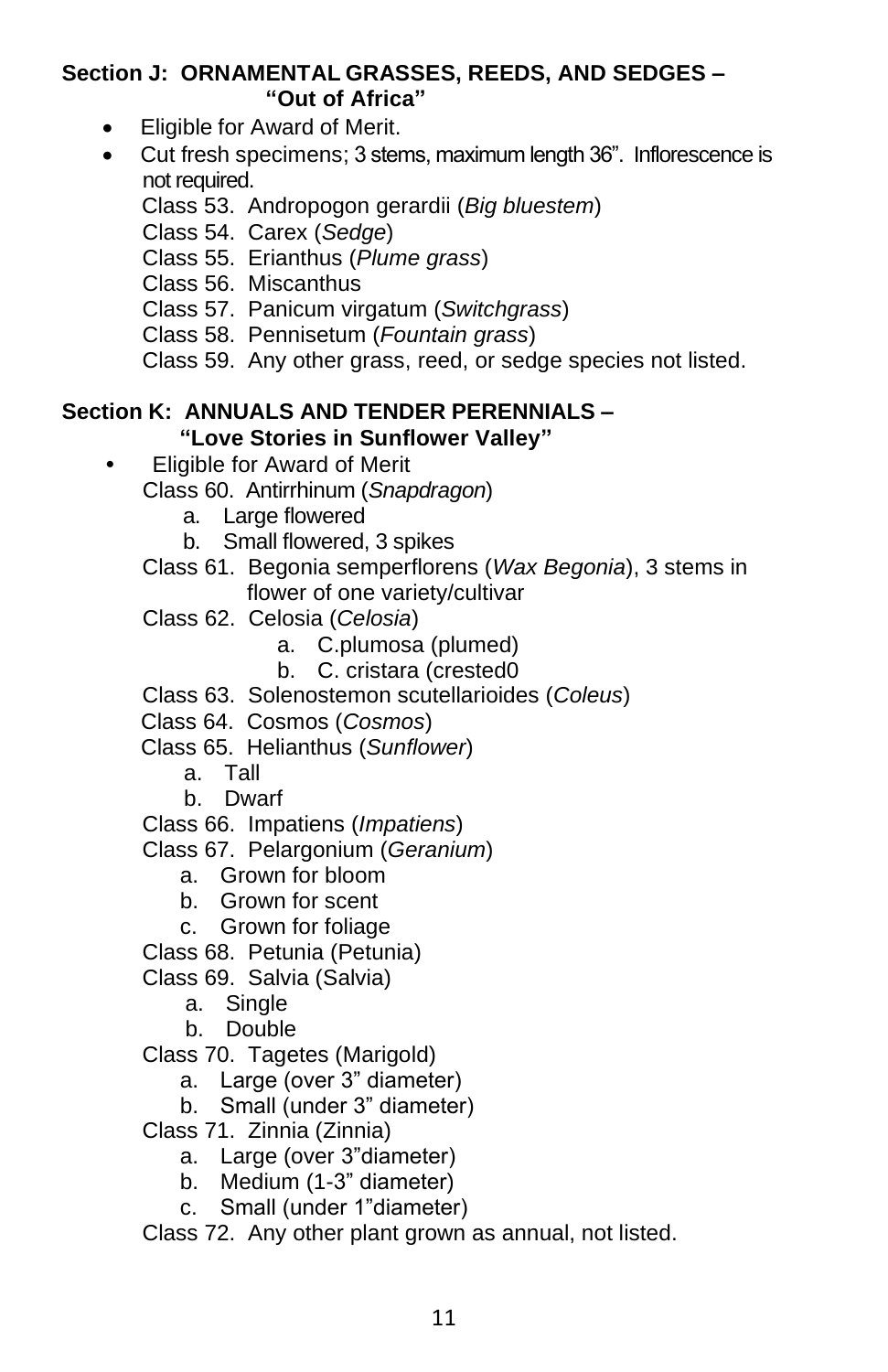#### **Section L: COLLECTIONS** – **"The Collector"**

- Eligible for Collector's Showcase Award.
- There must be at least five (5) items in each exhibited collection, linked in some aspect such as different varieties of one type or several types within a species. Each specimen must be named and listed on 3" x 5" card. Emphasis is on cultural perfection.
- Space allotted for each entry is 36" wide x 30" deep.
- Reservations are required for all exhibits in this section. Exhibitors should contact one of the Horticulture Classification/Entries Co-Chairs to make a reservation. Class 73. Cut flowering specimens Class 74. Cut foliage specimens Class 75. Container-grown plants

#### **Section M: FRUITS AND VEGETABLES** – **"The Good Earth"**

- Eligible for Award of Merit
- Displayed on a white plate supplied by Staging Committee.
	- Class 76. Any Fruit
		- a. 1 Large
		- b. 3 Small

Class 77. Vegetables

- a. Capsicum (*Pepper*) 1 large, 3 small
- b. Cucumis sativus (*cucumber*) 1 large, 3 small
- c. Cucurbita (*Squash*) 1 large, 3 small
- d. Lactuca sativa (*Lettuce*) 1 head, 3 leaves in

container for leafing type

- e. Phaseolus vulgaris (*Beans*) 6 beans
- f. Solanum lycopersicum (tomatoes) 1 large, 3 small
- g. Any other vegetable 1 large, 3 medium, 6 small

#### **Section N: OUTDOOR PLANTERS – "The Secret Garden"**

• Eligible for Award of Merit

Pre-registration required

Class 78. Foliage Class 79. Flowering and Foliage Class 80. Combination Herb Planter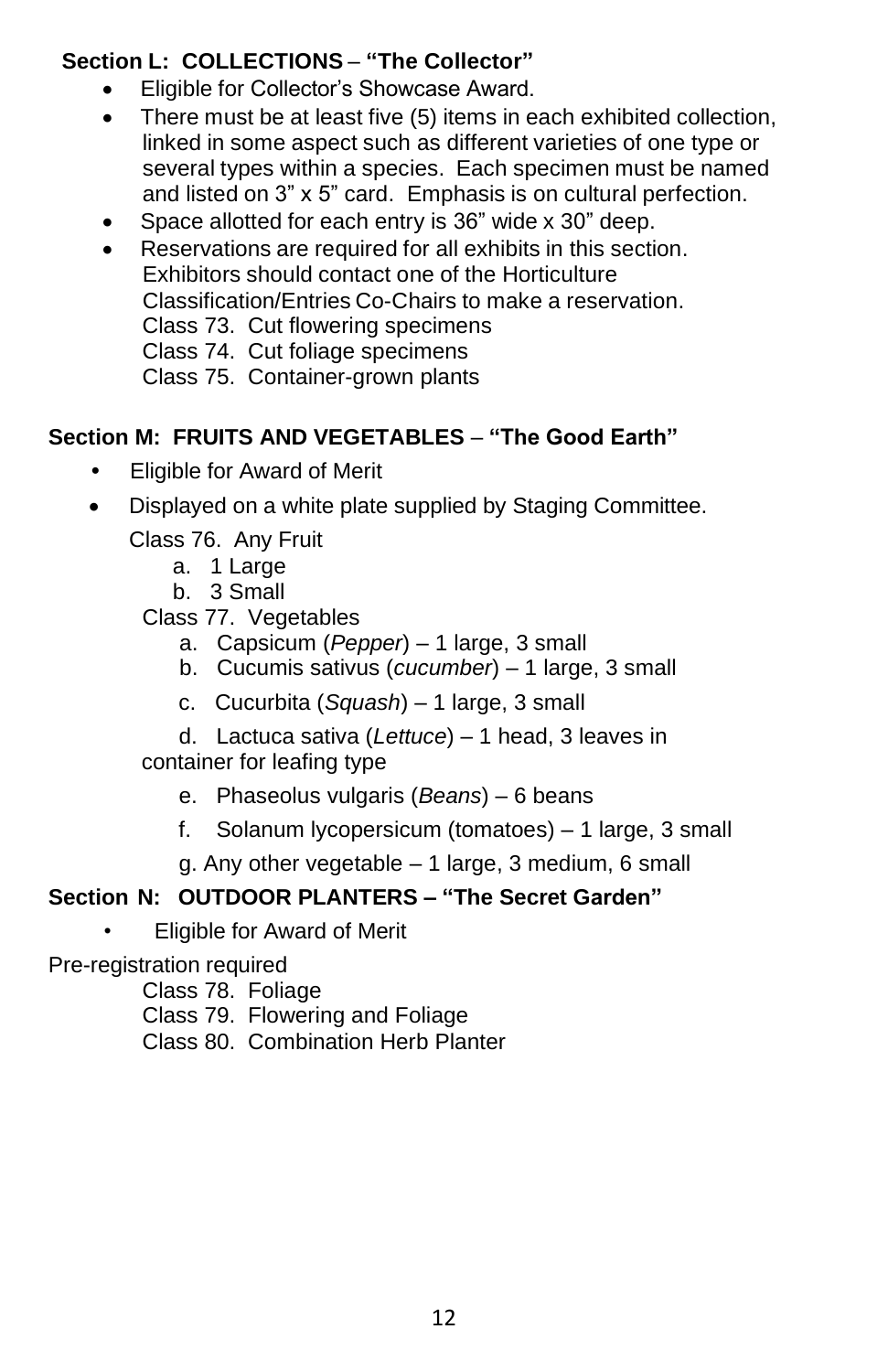# **DIVISION II — DESIGN**

## *DESIGN RULES*

- <span id="page-16-1"></span><span id="page-16-0"></span> 1. Exhibitors may enter as many Design classes as desired, but only one exhibit per class.
- 2. Each design must be the work of one individual unless specified by the schedule and that exhibitor's name must appear on the entry tag.
- 3. If designer is unable to fulfill assignment, it is the responsibility of the designer to find a replacement.
- 4. If designer is unable to transport and set up his/her COMPLETED DESIGN, a substitute person may enter the exhibit.
- 5. Plant material used in the design need NOT have been grown by the exhibitor.
- 6. Emphasis is on FRESH plant material. Fresh plant material may not be treated, painted or embellished in any way but may be clipped, stripped, bent or otherwise manipulated. Some plant material must be used in each design.
- 7. Dried plant material may be painted or treated.
- 8. Artificial plant material, defined as materials made or manufactured to imitate something natural or having natural appearance, is never allowed.
- 9. Accessories are permitted.
- 10. Not permitted in this Division are the following: Cut fruits or vegetables unless sealed to prevent insects, odors or discoloration; landscapes or scenes; all living members of the Animal Kingdom, parts thereof and taxidermal representations.
- 11. Plant materials used should be listed on a 3" x 5" card and placed with the exhibit.
- 12. Plant material and non-plant material, permitted and not permitted in the Design Division, are printed in the *Handbook for Flower Shows*, Chapter 7, pages 80 -81.
- 13. The Classification Chairman must initial entry card to signify conformance before the exhibitor leaves the exhibition space.
- <span id="page-16-2"></span>14. All designs staged on tables covered with beige cream-colored tablecloth and sage green skirt draping to the floor. Space allowed is 36" wide and 30" depth. Height limited to designer's choice of mandatory staging panel which the designer supplies. Back-supported Shoji panels will separate the designs and classes.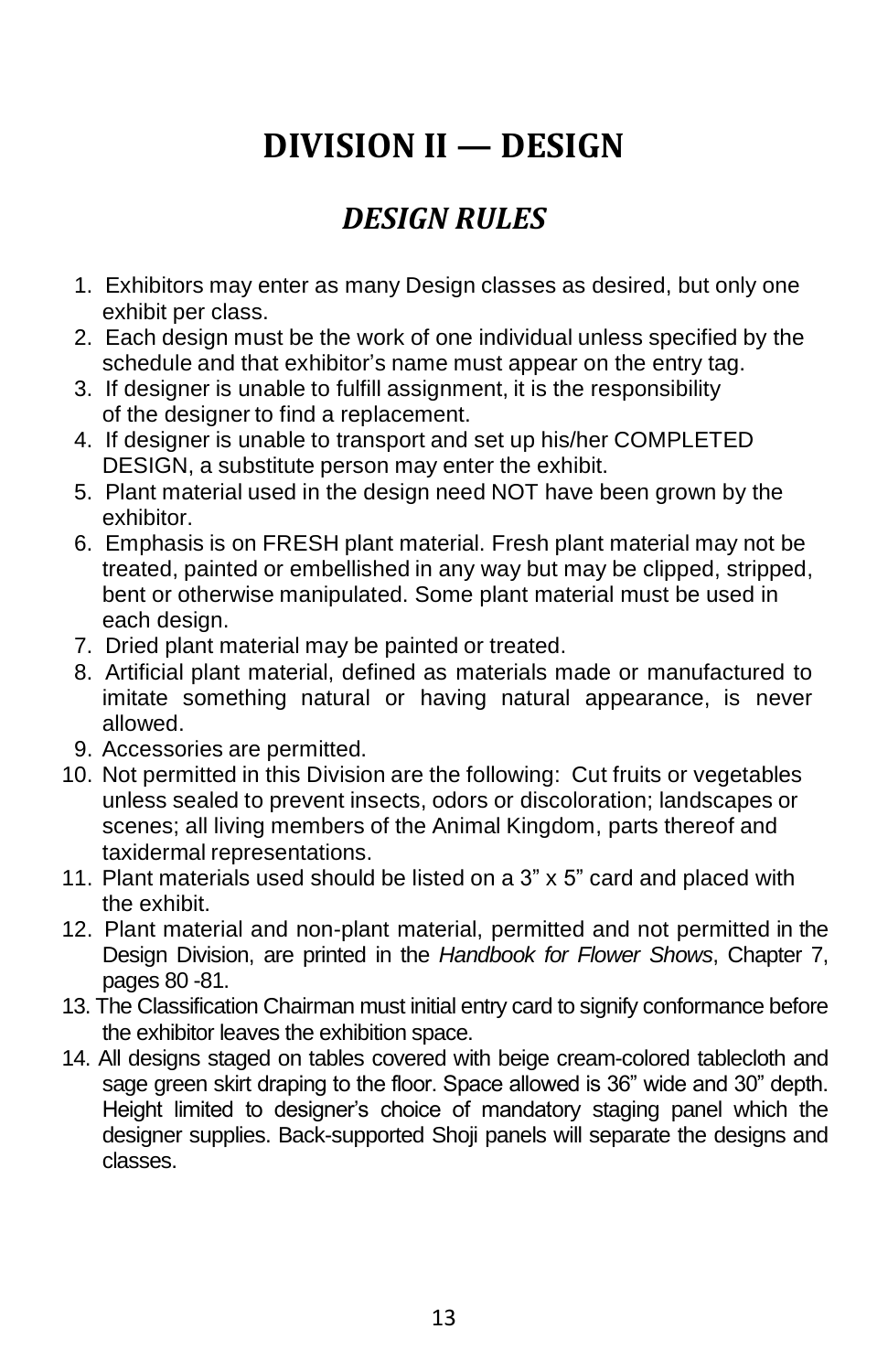## *DESIGN DIVISION AWARDS*

The National Garden Clubs System of Awarding will be used. Only one first place (blue ribbon), one second place (red ribbon), one third place (yellow ribbon), and one Honorable Mention (white ribbon) to be awarded in each class, if merited. Blue ribbon – 90 points of above; red ribbon – 85 points or above; yellow ribbon – 80 points or above; white ribbon – 75 points or above.

#### *DESIGN SCALES OF POINTS*

#### **SCALE OF POINTS FOR DESIGNS**

| Conformance (to Type and to all schedule requirements) 14 points |                  |
|------------------------------------------------------------------|------------------|
| Design (application of principles)                               | 48 points        |
| Selection & organization of materials                            | 16 points        |
| Expression (interpretation of class)                             | 8 points         |
| Distinction (marked superiority in all aspects)                  | 14 points        |
|                                                                  | Total 100 points |

#### **BEST - IN - SHOW – Recognition Award**

Awarded to the highest scoring 90+ blue – ribbon exhibit. This is determined by the judges. One (1) award is represented by a rosette of blue ribbons.

**People's Choice Award** – Awarded at Show's end after tabulation of popular votes of the Show visitors. Special printed award made by Show Chairman.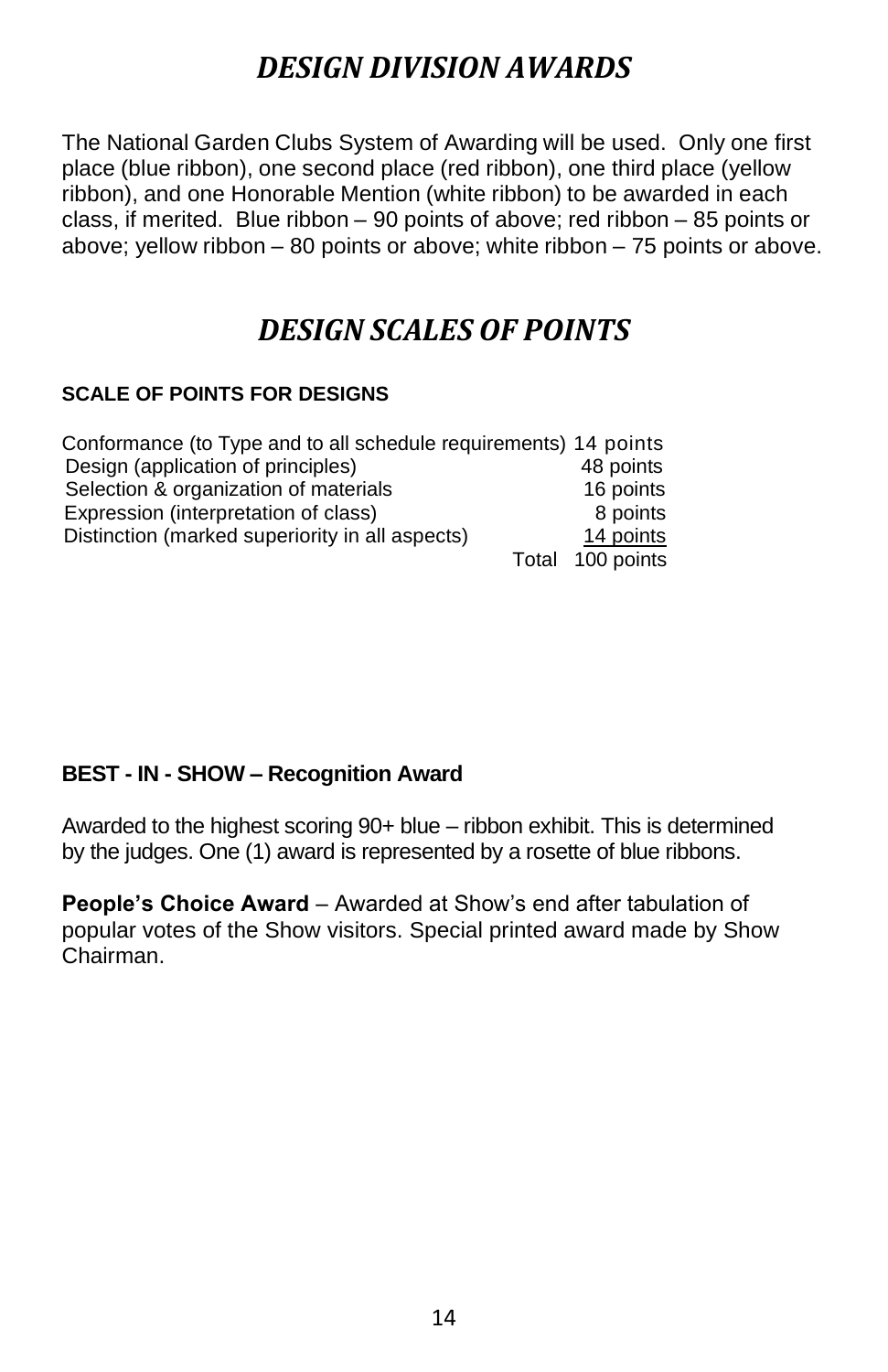# <span id="page-18-0"></span>*DESIGN SECTIONS AND CLASSES*  **"Flower Drum Song"**

 4 entries in each class Each Class eligible for People's Choice Award. Division Award – Best of Show

#### Class 1. **"Clockwork Orange"**

Multi-Rhythmic Design: HB page 75

A Creative Design with emphasis on two or more rhythms, each creating a different pattern and movement unlike the other. But one rhythm dominating. Lines may go in any direction e.g., straight, zigzag, curvilinear or a combination. Designer's choice of plant material.

All designs staged in space of 36" wide by 30" depth; Staging panel and underlay required.

#### Class 2**. "Sahara"**

 An American Traditional Mass: HB pages 70-71 A Design that conforms to American Traditional characteristics with large quantities of plant material with a closed silhouette. Plant material is integrated and not grouped. All plant material is dried. All designs staged in space 36"wide by 30" depth, Staging panel and underlay required.

#### Class 3. **"Downton Abbey: A New Era" Novice Class**

Designer's choice of design and plant material. A Novice Designer who has not entered a show before. This designer may seek help on design and entry rules from an accredited Flower Show Judge. All designs staged in space of 36"wide and 30" depth, Staging panel and underlay required.

#### Class 4. **"Geometry**"

Angular Design: HB page 73

 A Creative Design that is emphasizing strong angles that may be acute, obtuse, reflex, right angles or combination of angles Designer's choice of plant material. All designs staged in space of 36" wide and 30"depth, Staging panel and underlay required.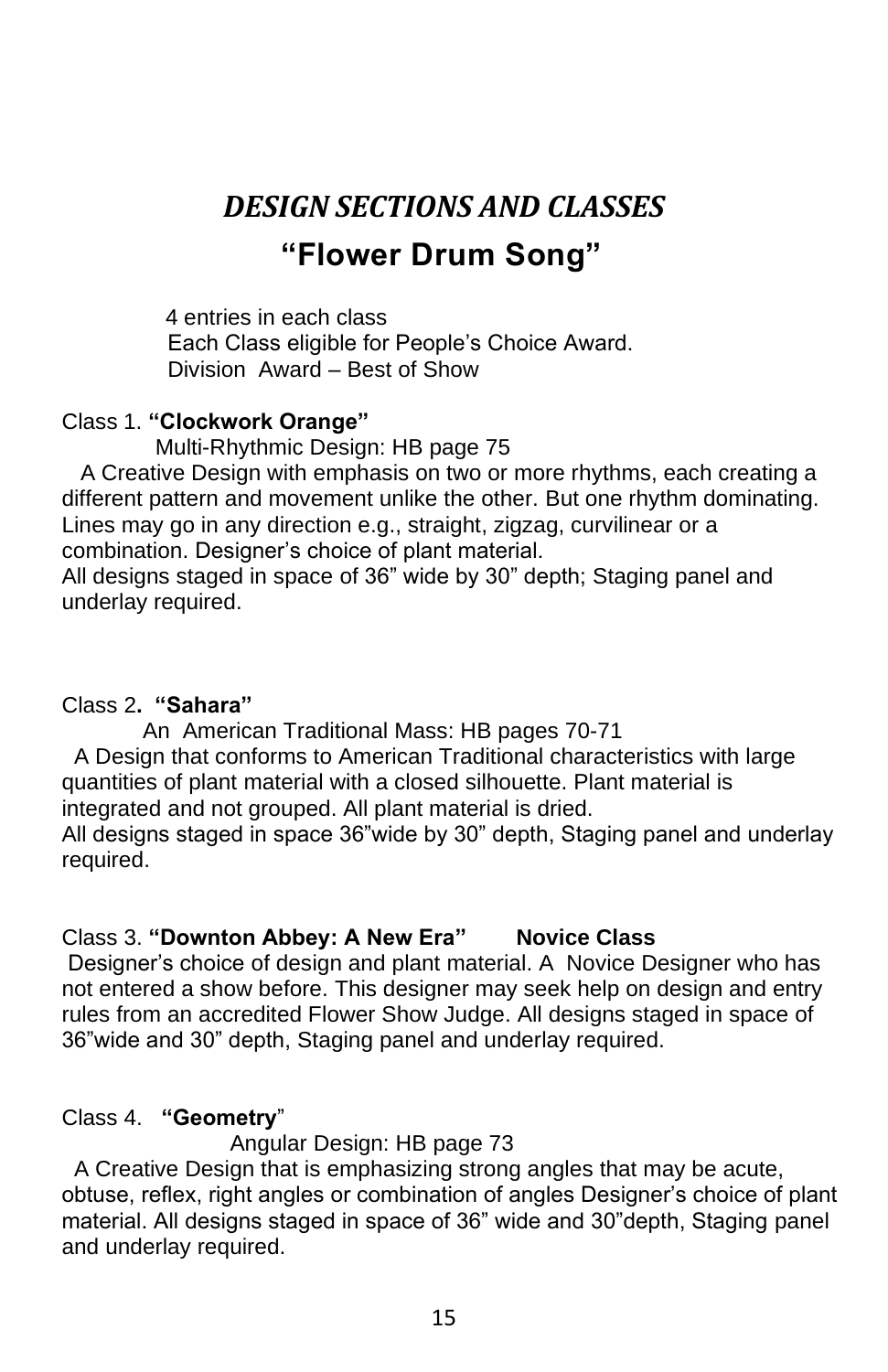#### Class 5. **"The Silo"**

Tubular Design: HB page 77

 A Creative Design having dominant cylindrical forms throughout, composed of any material. Plant material and other optional components complete the design. Designer's choice of plant material. All designs staged in space of 36" wide and 30" depth, Staging panel and underlay required.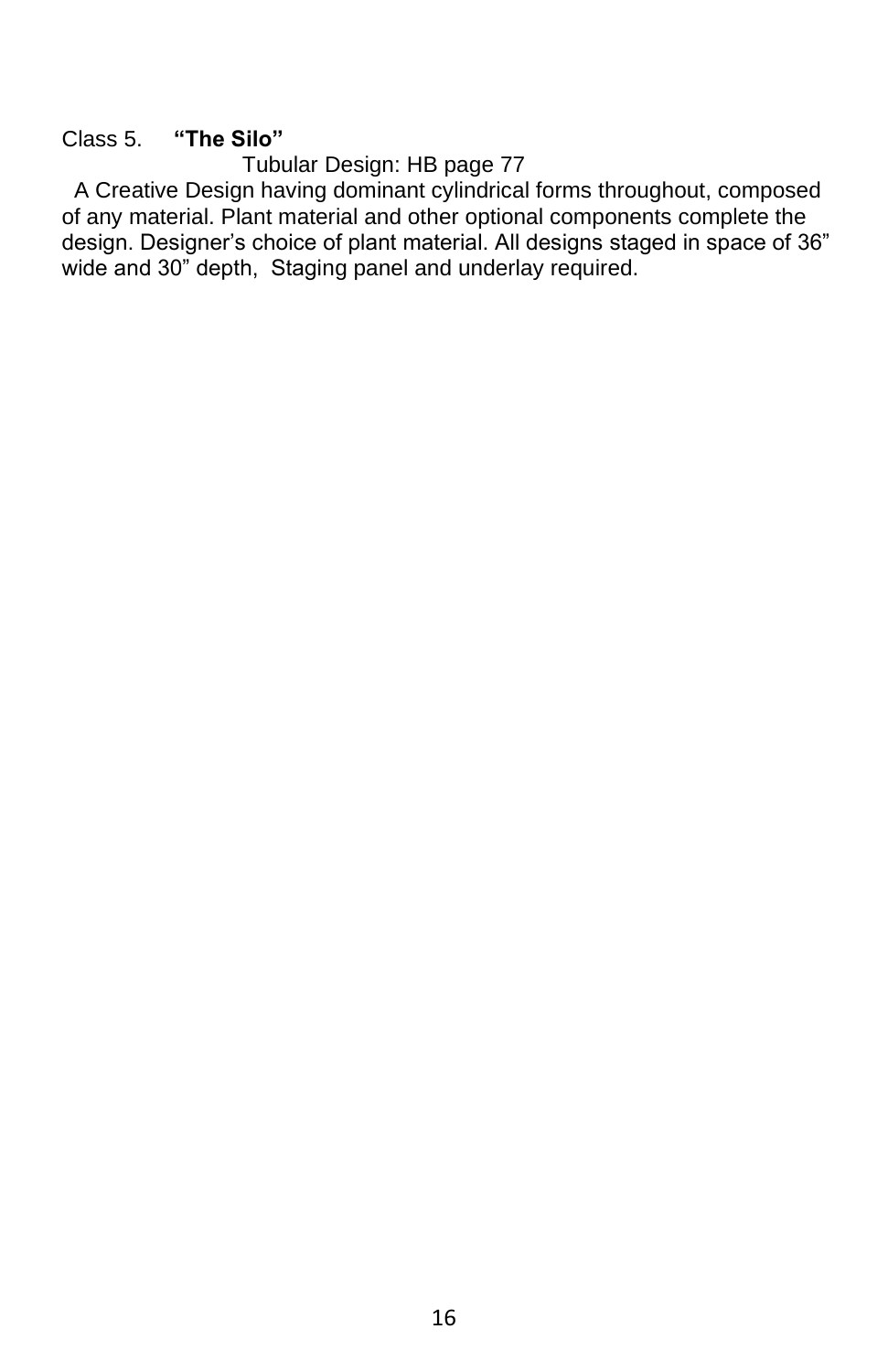# <span id="page-20-0"></span>**DIVISION III — EDUCATION EXHIBITS**

## **"Who We Are"**

## *EDUCATION RULES*

- <span id="page-20-1"></span>1. Each special exhibit will be staged on six (6) foot tables covered and skirted to the floor in green with beige wall background. Exhibitors may provide additional draping/overlay/staging panels.
- 2. An exhibit must occupy a minimum of eighteen (18) square feet of surface area including the background panel. Space used may be horizontal, vertical or a combination. See pages HB Chapter 8, pages 85 to 86.
- 3. All exhibits must include some plant material but artificial plant material is not allowed.
- 4. This is a competitive division and will be judged.
- 5. Exhibits may be the work of more than one individual.
- 6. Posted printed material should be large enough to read from distance three (3) feet.

## *SPECIAL EXHIBITS DIVISION AWARDS*

#### <span id="page-20-2"></span>**EDUCATIONAL TOP EXHIBITOR AWARD**

One (1) award Represented by a rosette of brown and white ribbons may be offered and awarded to the highest scoring exhibit, provided all requirements are met. Each exhibit must occupy a minimum of 18 square feet of surface area. All blue-ribbon exhibits scoring 95 or above are considered for the Top Exhibitor Award.

Eligible Exhibits: 1 and 2.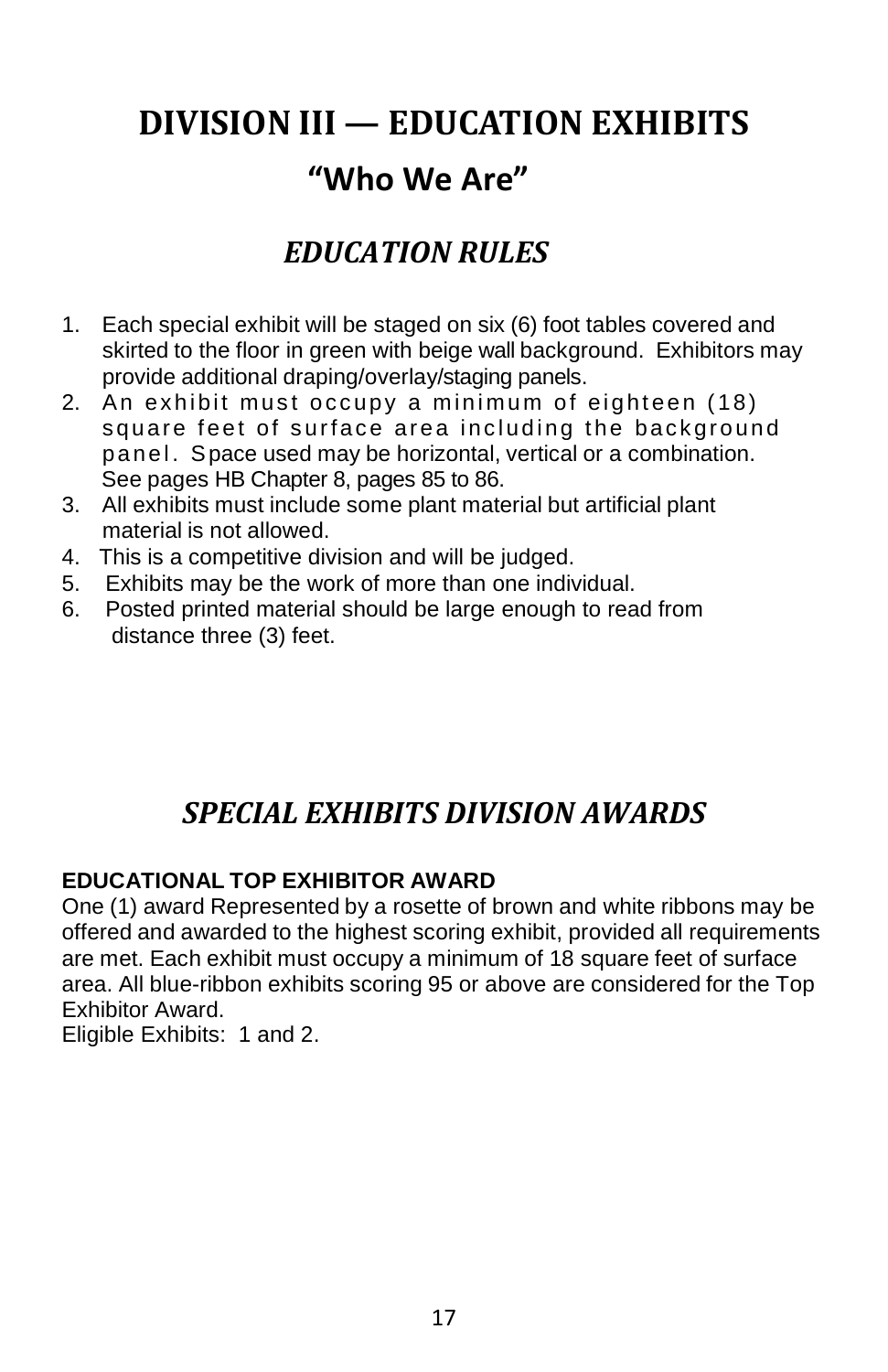# <span id="page-21-0"></span>*SCALE OF POINTS FOR EDUCATIONAL EXHIBITS*

#### **HB chapter 14, page 130**

| <b>Educational Value</b>             |  |
|--------------------------------------|--|
|                                      |  |
|                                      |  |
| Adequate educational signs, tags  10 |  |
| Staging                              |  |
|                                      |  |
|                                      |  |
|                                      |  |
|                                      |  |

## <span id="page-21-1"></span>*EDUCATIONAL EXHIBITS*

## *Eligible for Educational Top Exhibitor Award*

Exhibit 1. "Field of Dreams"

Description of the Garden Clubs of Illinois including mission statement,

history, organization of committees, and involvement in local, state, and national involvement.

Exhibit 2. "Best in Show"

Description of the purposes of a National Garden Club show, what

comprises a show, requirements, judging, and awards